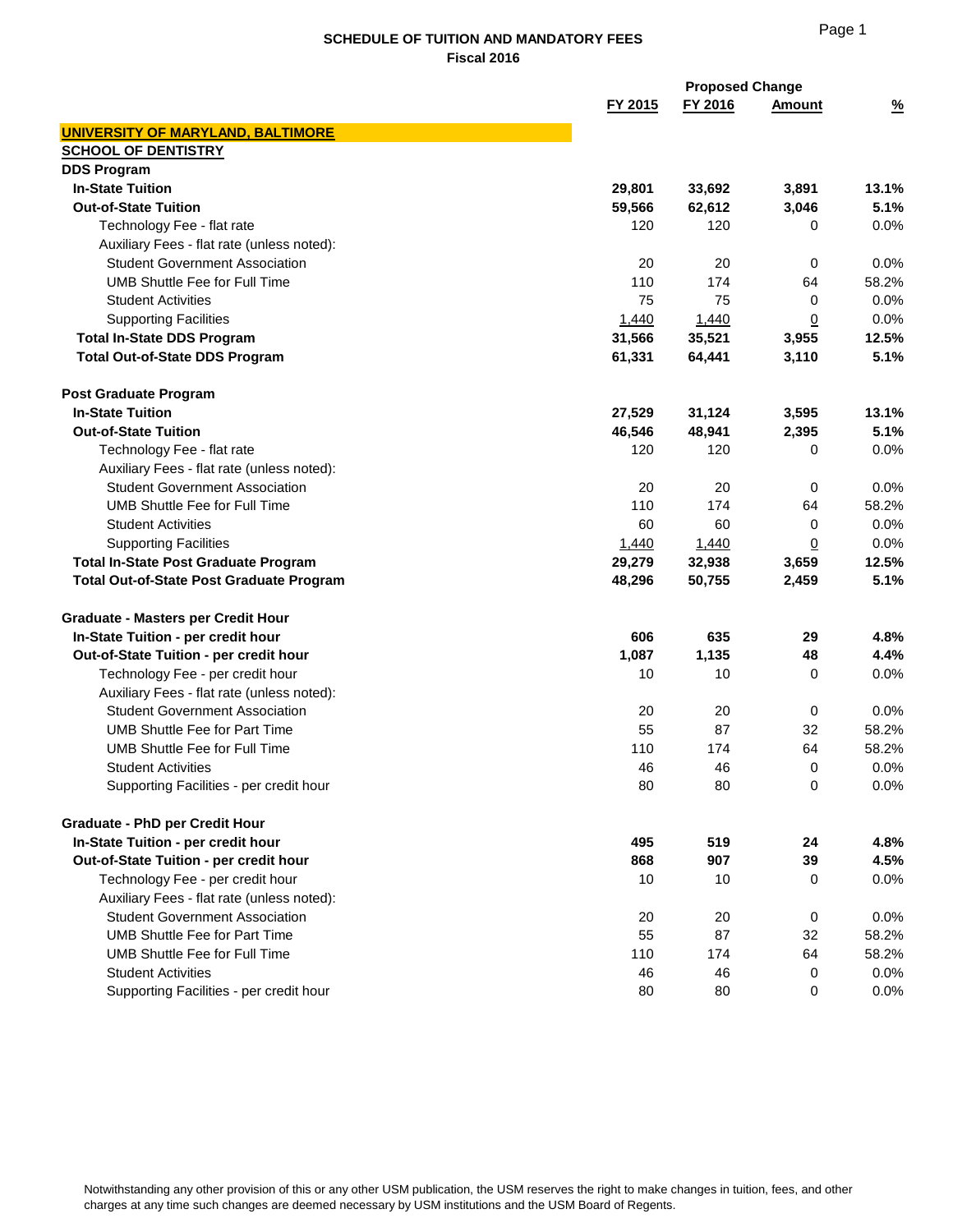# Page 2

|                                                                                      |         | <b>Proposed Change</b> |                 |               |  |
|--------------------------------------------------------------------------------------|---------|------------------------|-----------------|---------------|--|
|                                                                                      | FY 2015 | FY 2016                | <b>Amount</b>   | $\frac{9}{6}$ |  |
| Dental Hygiene - Undergraduate                                                       |         |                        |                 |               |  |
| <b>In-State Tuition</b>                                                              | 4,948   | 5,195                  | 247             | 5.0%          |  |
| <b>Out-of-State Tuition</b>                                                          | 24,143  | 25,399                 | 1,256           | 5.2%          |  |
| Technology Fee - flat rate                                                           | 120     | 120                    | 0               | 0.0%          |  |
| Auxiliary Fees - flat rate (unless noted):                                           |         |                        |                 |               |  |
| <b>Student Government Association</b>                                                | 20      | 20                     | 0               | 0.0%          |  |
| <b>UMB Shuttle Fee for Full Time</b>                                                 | 110     | 174                    | 64              | 58.2%         |  |
| <b>Student Activities</b>                                                            | 68      | 68                     | 0               | 0.0%          |  |
| <b>Supporting Facilities</b>                                                         | 1,440   | 1,440                  | $\overline{0}$  | 0.0%          |  |
| <b>Total In-State Dental Hygiene</b>                                                 | 6,706   | 7,017                  | 311             | 4.6%          |  |
| <b>Total Out-of-State Dental Hygiene</b>                                             | 25,901  | 27,221                 | 1,320           | 5.1%          |  |
|                                                                                      |         |                        |                 |               |  |
| Dental Hygiene - Undergraduate per Credit Hour<br>In-State Tuition - per credit hour | 348     | 365                    | 17              | 4.9%          |  |
| Out-of-State Tuition - per credit hour                                               | 768     | 809                    | 41              | 5.3%          |  |
| Technology Fee - per credit hour                                                     | 10      | 10                     | 0               | 0.0%          |  |
| Auxiliary Fees - flat rate (unless noted):                                           |         |                        |                 |               |  |
| <b>Student Government Association</b>                                                | 20      | 20                     | 0               | $0.0\%$       |  |
| <b>UMB Shuttle Fee for Part Time</b>                                                 | 55      | 87                     | 32              | 58.2%         |  |
| UMB Shuttle Fee for Full Time                                                        | 110     | 174                    | 64              | 58.2%         |  |
| <b>Student Activities</b>                                                            | 46      | 46                     | 0               | 0.0%          |  |
| Supporting Facilities - per credit hour                                              | 80      | 80                     | 0               | 0.0%          |  |
| <b>SCHOOL OF LAW</b>                                                                 |         |                        |                 |               |  |
| <b>JD Full Time Program</b>                                                          |         |                        |                 |               |  |
| In-State Tuition (Base tuition 12 credits or more)                                   | 26,902  | 28,358                 | 1,456           | 5.4%          |  |
| Out-of-State Tuition (Base tuition 12 credits or more)                               | 39,709  | 41,838                 | 2,129           | 5.4%          |  |
| Technology Fee - flat rate                                                           | 120     | 120                    | 0               | 0.0%          |  |
| Auxiliary Fees - flat rate (unless noted):                                           |         |                        |                 |               |  |
| <b>Student Government Association</b>                                                | 20      | 20                     | 0               | 0.0%          |  |
| <b>UMB Shuttle Fee for Full Time</b>                                                 | 110     | 174                    | 64              | 58.2%         |  |
| <b>Student Activities</b>                                                            | 65      | 65                     | 0               | 0.0%          |  |
| <b>Supporting Facilities</b>                                                         | 1,440   | 1,440                  | <u>0</u>        | 0.0%          |  |
| Total In-State JD Full Time - 12 credits or more                                     | 28,657  | 30,177                 | 1,520           | 5.3%          |  |
| Total Out-of-State JD Full Time - 12 credits or more                                 | 41,464  | 43,657                 | 2,193           | 5.3%          |  |
| <b>JD Part Time Program Flat Rate</b>                                                |         |                        |                 |               |  |
| In-State Tuition (Base tuition 9 to 11.99 credits)                                   | 20,261  | 21,372                 | 1,111           | 5.5%          |  |
| Out-of-State Tuition (Base tuition 9 to 11.99 credits)                               | 29,865  | 31,481                 | 1,616           | 5.4%          |  |
| Technology Fee - flat rate                                                           | 120     | 120                    | 0               | 0.0%          |  |
| Auxiliary Fees - flat rate (unless noted):                                           |         |                        |                 |               |  |
| <b>Student Government Association</b>                                                | 20      | 20                     | 0               | 0.0%          |  |
| <b>UMB Shuttle Fee for Full Time</b>                                                 | 110     | 174                    | 64              | 58.2%         |  |
| <b>Student Activities</b>                                                            | 49      | 49                     | 0               | $0.0\%$       |  |
| <b>Supporting Facilities</b>                                                         | 1,440   | 1,440                  | $\underline{0}$ | $0.0\%$       |  |
| Total In-State JD Part Time 9 to 11.99 credits                                       | 22,000  | 23,175                 | 1,175           | 5.3%          |  |
| Total Out-of-State JD Part Time 9 to 11.99 credits                                   | 31,604  | 33,284                 | 1,680           | 5.3%          |  |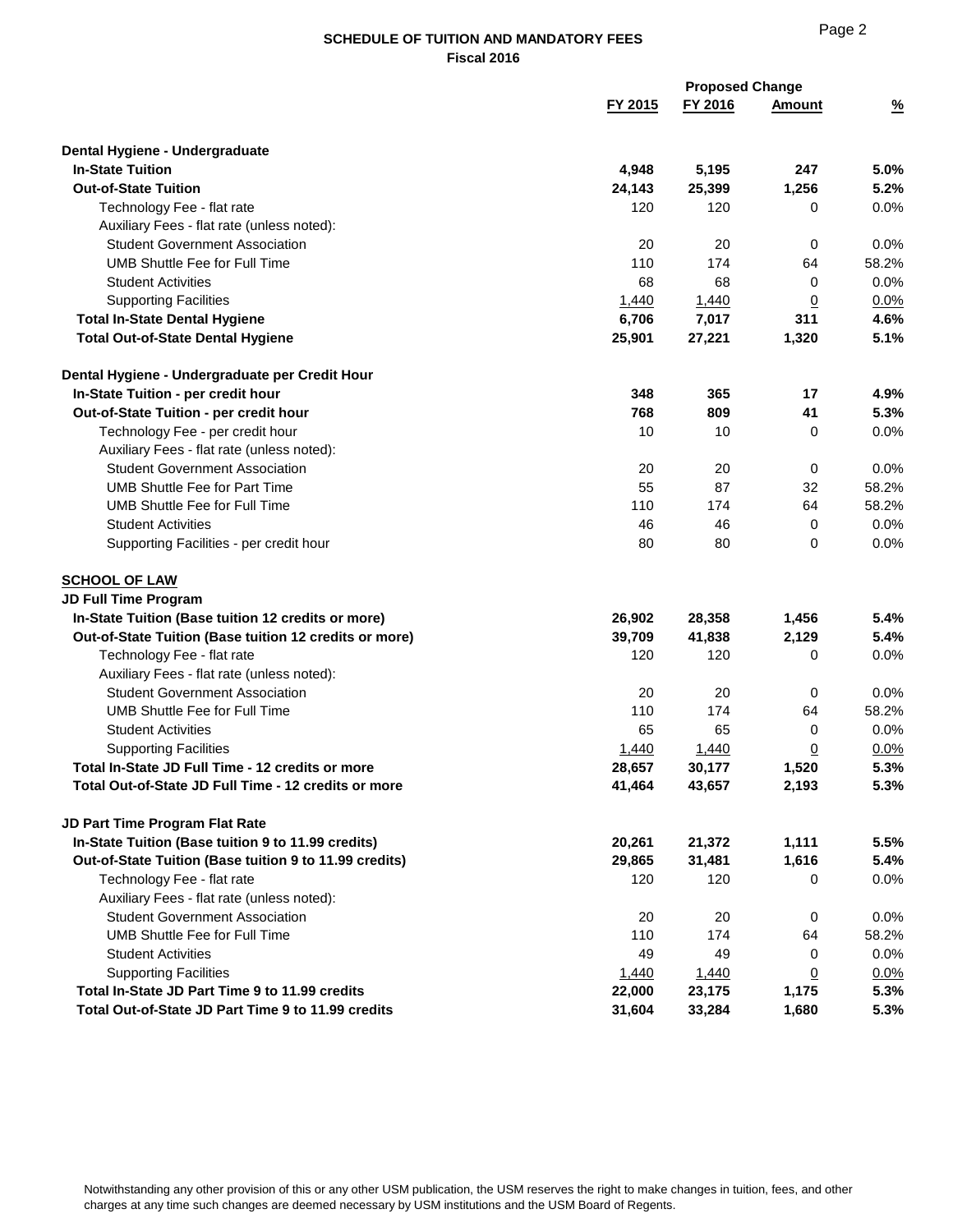|                                                                               |          | <b>Proposed Change</b> |                 |               |  |
|-------------------------------------------------------------------------------|----------|------------------------|-----------------|---------------|--|
|                                                                               | FY 2015  | FY 2016                | Amount          | $\frac{9}{6}$ |  |
| JD Program per Credit Hour                                                    |          |                        |                 |               |  |
| In-State Tuition - per credit hour less than 9 credits                        | 1,167    | 1,228                  | 61              | 5.2%          |  |
| Out-of-State Tuition - per credit hour less than 9 credits                    | 1,702    | 1,790                  | 88              | 5.2%          |  |
| Technology Fee - per credit hour                                              | 10       | 10                     | 0               | 0.0%          |  |
| Auxiliary Fees - flat rate (unless noted):                                    |          |                        |                 |               |  |
| <b>Student Government Association</b>                                         | 20       | 20                     | 0               | 0.0%          |  |
| <b>UMB Shuttle Fee for Part Time</b>                                          | 55       | 87                     | 32              | 58.2%         |  |
| <b>Student Activities</b>                                                     | 49       | 49                     | $\mathbf 0$     | 0.0%          |  |
| Supporting Facilities - per credit hour                                       | 80       | 80                     | $\Omega$        | 0.0%          |  |
| LL.M. Full Time Program Flat Rate                                             |          |                        |                 |               |  |
| In-State Tuition (base tuition 12-14 credits (>14 NA))                        | 24,328   | 24,437                 | 109             | 0.4%          |  |
| Out-of-State Tuition (base tuition 12-14 credits (>14 NA))                    | 24,328   | 24,437                 | 109             | 0.4%          |  |
| Technology Fee - flat rate                                                    | 120      | 120                    | $\Omega$        | 0.0%          |  |
| Auxiliary Fees - flat rate (unless noted):                                    |          |                        |                 |               |  |
| <b>Student Government Association</b>                                         | 20       | 20                     | 0               | 0.0%          |  |
| <b>UMB Shuttle Fee for Full Time</b>                                          | 110      | 174                    | 64              | 58.2%         |  |
| <b>Student Activities</b>                                                     | 65       | 65                     | 0               | 0.0%          |  |
| <b>Supporting Facilities</b>                                                  | 1,440    | 1,440                  | $\underline{0}$ | 0.0%          |  |
| Total In-State LL.M. Full Time - 12 credits or more                           | 26,083   | 26,256                 | 173             | 0.7%          |  |
| Total Out-of-State LL.M. Full Time - 12 credits or more                       | 26,083   | 26,256                 | 173             | 0.7%          |  |
| LL.M. Program Per Credit Hour                                                 |          |                        |                 |               |  |
| In-State Tuition - per credit hour less than 12 credits                       | 958      | 962                    | 4               | 0.4%          |  |
| Out-of-State Tuition - per credit hour less than 12 credits                   | 958      | 962                    | 4               | 0.4%          |  |
| Technology Fee - per credit hour                                              | 10       | 10                     | $\Omega$        | 0.0%          |  |
| Auxiliary Fees - flat rate (unless noted):                                    |          |                        |                 |               |  |
| <b>Student Government Association</b><br><b>UMB Shuttle Fee for Part Time</b> | 20<br>55 | 20                     | 0               | 0.0%<br>58.2% |  |
|                                                                               |          | 87                     | 32              | 0.0%          |  |
| <b>Student Activities</b><br>Supporting Facilities - per credit hour          | 49<br>80 | 49<br>80               | 0<br>$\Omega$   | 0.0%          |  |
|                                                                               |          |                        |                 |               |  |
| Master of Science in Law per Credit Hour (at College Park)*                   |          |                        |                 |               |  |
| <b>In-State Tuition</b>                                                       | n/a      | 750                    | n/a             | n/a           |  |
| <b>Out-of-State Tuition</b>                                                   | n/a      | 750                    | n/a             | n/a           |  |
| Technology Fee - per credit hour                                              | n/a      | 10                     | n/a             | n/a           |  |
| Auxiliary Fees - flat rate (unless noted):                                    |          |                        |                 |               |  |
| <b>Student Government Association</b>                                         | n/a      | 20                     | n/a             | n/a           |  |
| *New rate in FY 2016                                                          |          |                        |                 |               |  |
| <b>SCHOOL OF MEDICINE</b>                                                     |          |                        |                 |               |  |
| <b>MD Program</b>                                                             |          |                        |                 |               |  |
| <b>In-State Tuition</b>                                                       | 31,062   | 32,662                 | 1,600           | 5.2%          |  |
| <b>Out-of-State Tuition</b>                                                   | 57,134   | 58,906                 | 1,772           | 3.1%          |  |
| Technology Fee - flat rate                                                    | 120      | 120                    | 0               | 0.0%          |  |
| Auxiliary Fees - flat rate (unless noted):                                    |          |                        |                 |               |  |
| <b>Student Government Association</b>                                         | 20       | 20                     | 0               | 0.0%          |  |
| <b>UMB Shuttle Fee for Full Time</b>                                          | 110      | 174                    | 64              | 58.2%         |  |
| <b>Student Activities</b>                                                     | 83       | 83                     | 0               | 0.0%          |  |
| <b>Supporting Facilities</b>                                                  | 1,440    | 1,440                  | $\overline{0}$  | 0.0%          |  |
| <b>Total In-State MD Program</b>                                              | 32,835   | 34,499                 | 1,664           | 5.1%          |  |
| <b>Total Out-of-State MD Program</b>                                          | 58,907   | 60,743                 | 1,836           | 3.1%          |  |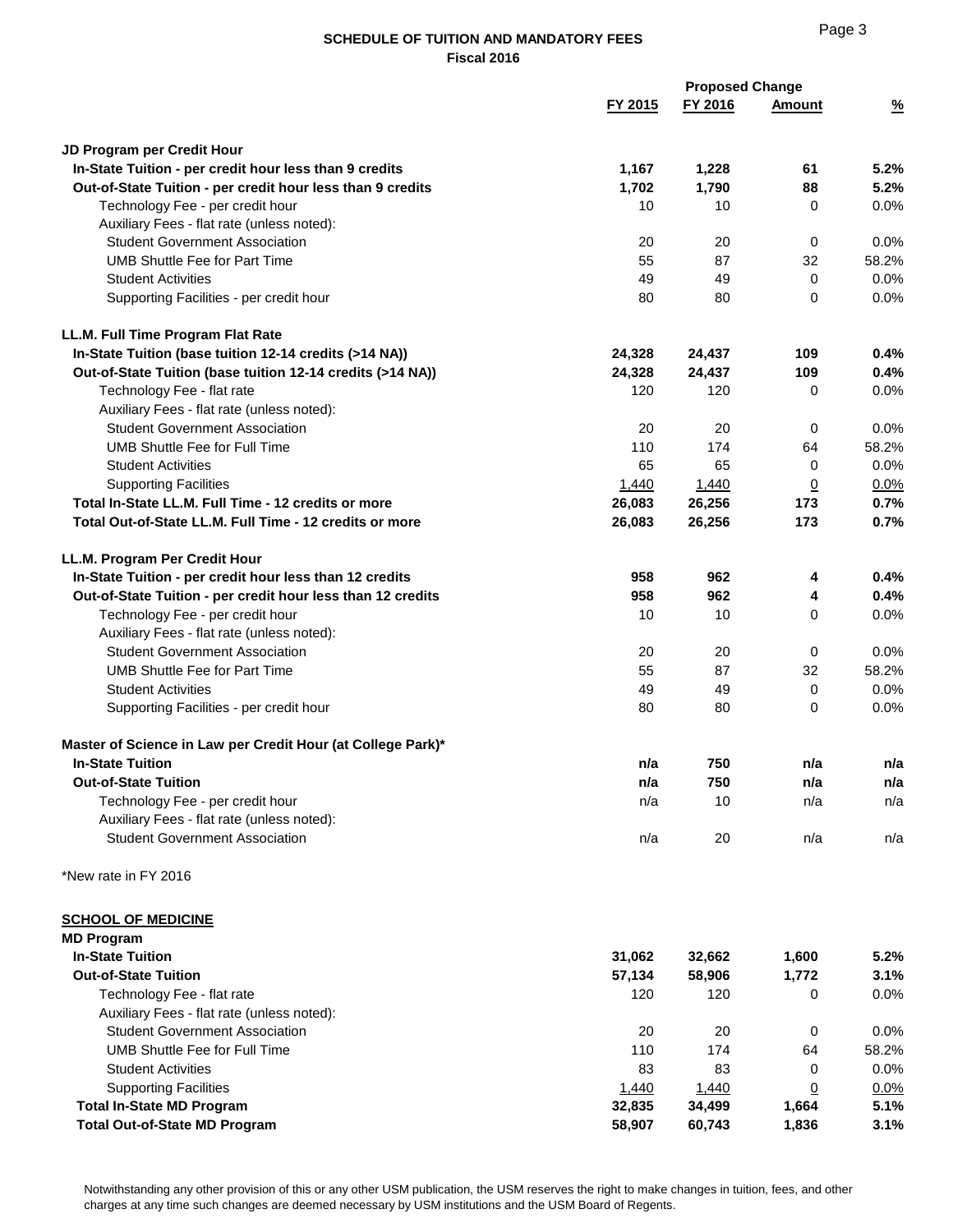| FY 2016<br>FY 2015<br><b>Amount</b><br>$\frac{9}{6}$<br><b>Medicine Graduate - Masters per Credit Hour</b><br>In-State Tuition - per credit hour<br>606<br>635<br>29<br>4.8%<br>1,087<br>1,135<br>4.4%<br>Out-of-State Tuition - per credit hour<br>48<br>10<br>Technology Fee - per credit hour<br>10<br>0<br>0.0%<br>Auxiliary Fees - flat rate (unless noted):<br><b>Student Government Association</b><br>20<br>20<br>0<br>0.0%<br><b>UMB Shuttle Fee for Part Time</b><br>55<br>87<br>32<br>58.2%<br>110<br>174<br>64<br>58.2%<br>UMB Shuttle Fee for Full Time<br>46<br>0.0%<br><b>Student Activities</b><br>46<br>0<br>80<br>0.0%<br>Supporting Facilities - per credit hour<br>80<br>0<br>Medicine Graduate - PhD per Credit Hour<br>In-State Tuition - per credit hour<br>495<br>519<br>24<br>4.8%<br>868<br>4.5%<br>Out-of-State Tuition - per credit hour<br>907<br>39<br>Technology Fee - per credit hour<br>10<br>10<br>0<br>0.0%<br>Auxiliary Fees - flat rate (unless noted):<br><b>Student Government Association</b><br>20<br>20<br>0<br>0.0%<br><b>UMB Shuttle Fee for Part Time</b><br>55<br>87<br>32<br>58.2%<br>110<br>174<br>64<br>58.2%<br>UMB Shuttle Fee for Full Time<br>0.0%<br><b>Student Activities</b><br>46<br>46<br>0<br>Supporting Facilities - per credit hour<br>80<br>80<br>0<br>0.0%<br><b>Master's in Genetic Counseling</b><br><b>In-State Tuition</b><br>15,624<br>16,452<br>828<br>5.3%<br>27,138<br>4.7%<br><b>Out-of-State Tuition</b><br>25,922<br>1,216<br>120<br>120<br>Technology Fee - flat rate<br>0<br>0.0%<br>Auxiliary Fees - flat rate (unless noted):<br><b>Student Government Association</b><br>0<br>20<br>20<br>0.0%<br>110<br>174<br>58.2%<br>UMB Shuttle Fee for Full Time<br>64<br><b>Student Activities</b><br>59<br>59<br>0<br>0.0%<br><b>Supporting Facilities</b><br>1,440<br>1,440<br>$\overline{0}$<br>0.0%<br><b>Total In-State Genetic Counseling</b><br>17,373<br>18,265<br>5.1%<br>892<br><b>Total Out-of-State Genetic Counseling</b><br>27,671<br>28,951<br>4.6%<br>1,280<br>Master's in Public Health per Credit Hour<br>711<br>740<br>In-State Tuition - per credit hour<br>29<br>4.1%<br>Current Student Out-of-State Tuition - per credit hour<br>1,091<br>1,136<br>45<br>4.1%<br>1,254<br>1,311<br>57<br>4.5%<br>New Student Out-of-State Tuition - per credit hour<br>10<br>10<br>Technology Fee - per credit hour<br>0<br>$0.0\%$<br>Auxiliary Fees - flat rate (unless noted):<br><b>Student Government Association</b><br>20<br>$\mathbf 0$<br>20<br>$0.0\%$<br><b>UMB Shuttle Fee for Part Time</b><br>55<br>87<br>32<br>58.2%<br><b>UMB Shuttle Fee for Full Time</b><br>110<br>174<br>64<br>58.2%<br><b>Student Activities</b><br>47<br>47<br>0.0%<br>0 |                                         |    | <b>Proposed Change</b> |   |         |
|---------------------------------------------------------------------------------------------------------------------------------------------------------------------------------------------------------------------------------------------------------------------------------------------------------------------------------------------------------------------------------------------------------------------------------------------------------------------------------------------------------------------------------------------------------------------------------------------------------------------------------------------------------------------------------------------------------------------------------------------------------------------------------------------------------------------------------------------------------------------------------------------------------------------------------------------------------------------------------------------------------------------------------------------------------------------------------------------------------------------------------------------------------------------------------------------------------------------------------------------------------------------------------------------------------------------------------------------------------------------------------------------------------------------------------------------------------------------------------------------------------------------------------------------------------------------------------------------------------------------------------------------------------------------------------------------------------------------------------------------------------------------------------------------------------------------------------------------------------------------------------------------------------------------------------------------------------------------------------------------------------------------------------------------------------------------------------------------------------------------------------------------------------------------------------------------------------------------------------------------------------------------------------------------------------------------------------------------------------------------------------------------------------------------------------------------------------------------------------------------------------------------------------------------------------------------------------------------------------------------------------------------------------------------------------------------------------------------------------------------|-----------------------------------------|----|------------------------|---|---------|
|                                                                                                                                                                                                                                                                                                                                                                                                                                                                                                                                                                                                                                                                                                                                                                                                                                                                                                                                                                                                                                                                                                                                                                                                                                                                                                                                                                                                                                                                                                                                                                                                                                                                                                                                                                                                                                                                                                                                                                                                                                                                                                                                                                                                                                                                                                                                                                                                                                                                                                                                                                                                                                                                                                                                             |                                         |    |                        |   |         |
|                                                                                                                                                                                                                                                                                                                                                                                                                                                                                                                                                                                                                                                                                                                                                                                                                                                                                                                                                                                                                                                                                                                                                                                                                                                                                                                                                                                                                                                                                                                                                                                                                                                                                                                                                                                                                                                                                                                                                                                                                                                                                                                                                                                                                                                                                                                                                                                                                                                                                                                                                                                                                                                                                                                                             |                                         |    |                        |   |         |
|                                                                                                                                                                                                                                                                                                                                                                                                                                                                                                                                                                                                                                                                                                                                                                                                                                                                                                                                                                                                                                                                                                                                                                                                                                                                                                                                                                                                                                                                                                                                                                                                                                                                                                                                                                                                                                                                                                                                                                                                                                                                                                                                                                                                                                                                                                                                                                                                                                                                                                                                                                                                                                                                                                                                             |                                         |    |                        |   |         |
|                                                                                                                                                                                                                                                                                                                                                                                                                                                                                                                                                                                                                                                                                                                                                                                                                                                                                                                                                                                                                                                                                                                                                                                                                                                                                                                                                                                                                                                                                                                                                                                                                                                                                                                                                                                                                                                                                                                                                                                                                                                                                                                                                                                                                                                                                                                                                                                                                                                                                                                                                                                                                                                                                                                                             |                                         |    |                        |   |         |
|                                                                                                                                                                                                                                                                                                                                                                                                                                                                                                                                                                                                                                                                                                                                                                                                                                                                                                                                                                                                                                                                                                                                                                                                                                                                                                                                                                                                                                                                                                                                                                                                                                                                                                                                                                                                                                                                                                                                                                                                                                                                                                                                                                                                                                                                                                                                                                                                                                                                                                                                                                                                                                                                                                                                             |                                         |    |                        |   |         |
|                                                                                                                                                                                                                                                                                                                                                                                                                                                                                                                                                                                                                                                                                                                                                                                                                                                                                                                                                                                                                                                                                                                                                                                                                                                                                                                                                                                                                                                                                                                                                                                                                                                                                                                                                                                                                                                                                                                                                                                                                                                                                                                                                                                                                                                                                                                                                                                                                                                                                                                                                                                                                                                                                                                                             |                                         |    |                        |   |         |
|                                                                                                                                                                                                                                                                                                                                                                                                                                                                                                                                                                                                                                                                                                                                                                                                                                                                                                                                                                                                                                                                                                                                                                                                                                                                                                                                                                                                                                                                                                                                                                                                                                                                                                                                                                                                                                                                                                                                                                                                                                                                                                                                                                                                                                                                                                                                                                                                                                                                                                                                                                                                                                                                                                                                             |                                         |    |                        |   |         |
|                                                                                                                                                                                                                                                                                                                                                                                                                                                                                                                                                                                                                                                                                                                                                                                                                                                                                                                                                                                                                                                                                                                                                                                                                                                                                                                                                                                                                                                                                                                                                                                                                                                                                                                                                                                                                                                                                                                                                                                                                                                                                                                                                                                                                                                                                                                                                                                                                                                                                                                                                                                                                                                                                                                                             |                                         |    |                        |   |         |
|                                                                                                                                                                                                                                                                                                                                                                                                                                                                                                                                                                                                                                                                                                                                                                                                                                                                                                                                                                                                                                                                                                                                                                                                                                                                                                                                                                                                                                                                                                                                                                                                                                                                                                                                                                                                                                                                                                                                                                                                                                                                                                                                                                                                                                                                                                                                                                                                                                                                                                                                                                                                                                                                                                                                             |                                         |    |                        |   |         |
|                                                                                                                                                                                                                                                                                                                                                                                                                                                                                                                                                                                                                                                                                                                                                                                                                                                                                                                                                                                                                                                                                                                                                                                                                                                                                                                                                                                                                                                                                                                                                                                                                                                                                                                                                                                                                                                                                                                                                                                                                                                                                                                                                                                                                                                                                                                                                                                                                                                                                                                                                                                                                                                                                                                                             |                                         |    |                        |   |         |
|                                                                                                                                                                                                                                                                                                                                                                                                                                                                                                                                                                                                                                                                                                                                                                                                                                                                                                                                                                                                                                                                                                                                                                                                                                                                                                                                                                                                                                                                                                                                                                                                                                                                                                                                                                                                                                                                                                                                                                                                                                                                                                                                                                                                                                                                                                                                                                                                                                                                                                                                                                                                                                                                                                                                             |                                         |    |                        |   |         |
|                                                                                                                                                                                                                                                                                                                                                                                                                                                                                                                                                                                                                                                                                                                                                                                                                                                                                                                                                                                                                                                                                                                                                                                                                                                                                                                                                                                                                                                                                                                                                                                                                                                                                                                                                                                                                                                                                                                                                                                                                                                                                                                                                                                                                                                                                                                                                                                                                                                                                                                                                                                                                                                                                                                                             |                                         |    |                        |   |         |
|                                                                                                                                                                                                                                                                                                                                                                                                                                                                                                                                                                                                                                                                                                                                                                                                                                                                                                                                                                                                                                                                                                                                                                                                                                                                                                                                                                                                                                                                                                                                                                                                                                                                                                                                                                                                                                                                                                                                                                                                                                                                                                                                                                                                                                                                                                                                                                                                                                                                                                                                                                                                                                                                                                                                             |                                         |    |                        |   |         |
|                                                                                                                                                                                                                                                                                                                                                                                                                                                                                                                                                                                                                                                                                                                                                                                                                                                                                                                                                                                                                                                                                                                                                                                                                                                                                                                                                                                                                                                                                                                                                                                                                                                                                                                                                                                                                                                                                                                                                                                                                                                                                                                                                                                                                                                                                                                                                                                                                                                                                                                                                                                                                                                                                                                                             |                                         |    |                        |   |         |
|                                                                                                                                                                                                                                                                                                                                                                                                                                                                                                                                                                                                                                                                                                                                                                                                                                                                                                                                                                                                                                                                                                                                                                                                                                                                                                                                                                                                                                                                                                                                                                                                                                                                                                                                                                                                                                                                                                                                                                                                                                                                                                                                                                                                                                                                                                                                                                                                                                                                                                                                                                                                                                                                                                                                             |                                         |    |                        |   |         |
|                                                                                                                                                                                                                                                                                                                                                                                                                                                                                                                                                                                                                                                                                                                                                                                                                                                                                                                                                                                                                                                                                                                                                                                                                                                                                                                                                                                                                                                                                                                                                                                                                                                                                                                                                                                                                                                                                                                                                                                                                                                                                                                                                                                                                                                                                                                                                                                                                                                                                                                                                                                                                                                                                                                                             |                                         |    |                        |   |         |
|                                                                                                                                                                                                                                                                                                                                                                                                                                                                                                                                                                                                                                                                                                                                                                                                                                                                                                                                                                                                                                                                                                                                                                                                                                                                                                                                                                                                                                                                                                                                                                                                                                                                                                                                                                                                                                                                                                                                                                                                                                                                                                                                                                                                                                                                                                                                                                                                                                                                                                                                                                                                                                                                                                                                             |                                         |    |                        |   |         |
|                                                                                                                                                                                                                                                                                                                                                                                                                                                                                                                                                                                                                                                                                                                                                                                                                                                                                                                                                                                                                                                                                                                                                                                                                                                                                                                                                                                                                                                                                                                                                                                                                                                                                                                                                                                                                                                                                                                                                                                                                                                                                                                                                                                                                                                                                                                                                                                                                                                                                                                                                                                                                                                                                                                                             |                                         |    |                        |   |         |
|                                                                                                                                                                                                                                                                                                                                                                                                                                                                                                                                                                                                                                                                                                                                                                                                                                                                                                                                                                                                                                                                                                                                                                                                                                                                                                                                                                                                                                                                                                                                                                                                                                                                                                                                                                                                                                                                                                                                                                                                                                                                                                                                                                                                                                                                                                                                                                                                                                                                                                                                                                                                                                                                                                                                             |                                         |    |                        |   |         |
|                                                                                                                                                                                                                                                                                                                                                                                                                                                                                                                                                                                                                                                                                                                                                                                                                                                                                                                                                                                                                                                                                                                                                                                                                                                                                                                                                                                                                                                                                                                                                                                                                                                                                                                                                                                                                                                                                                                                                                                                                                                                                                                                                                                                                                                                                                                                                                                                                                                                                                                                                                                                                                                                                                                                             |                                         |    |                        |   |         |
|                                                                                                                                                                                                                                                                                                                                                                                                                                                                                                                                                                                                                                                                                                                                                                                                                                                                                                                                                                                                                                                                                                                                                                                                                                                                                                                                                                                                                                                                                                                                                                                                                                                                                                                                                                                                                                                                                                                                                                                                                                                                                                                                                                                                                                                                                                                                                                                                                                                                                                                                                                                                                                                                                                                                             |                                         |    |                        |   |         |
|                                                                                                                                                                                                                                                                                                                                                                                                                                                                                                                                                                                                                                                                                                                                                                                                                                                                                                                                                                                                                                                                                                                                                                                                                                                                                                                                                                                                                                                                                                                                                                                                                                                                                                                                                                                                                                                                                                                                                                                                                                                                                                                                                                                                                                                                                                                                                                                                                                                                                                                                                                                                                                                                                                                                             |                                         |    |                        |   |         |
|                                                                                                                                                                                                                                                                                                                                                                                                                                                                                                                                                                                                                                                                                                                                                                                                                                                                                                                                                                                                                                                                                                                                                                                                                                                                                                                                                                                                                                                                                                                                                                                                                                                                                                                                                                                                                                                                                                                                                                                                                                                                                                                                                                                                                                                                                                                                                                                                                                                                                                                                                                                                                                                                                                                                             |                                         |    |                        |   |         |
|                                                                                                                                                                                                                                                                                                                                                                                                                                                                                                                                                                                                                                                                                                                                                                                                                                                                                                                                                                                                                                                                                                                                                                                                                                                                                                                                                                                                                                                                                                                                                                                                                                                                                                                                                                                                                                                                                                                                                                                                                                                                                                                                                                                                                                                                                                                                                                                                                                                                                                                                                                                                                                                                                                                                             |                                         |    |                        |   |         |
|                                                                                                                                                                                                                                                                                                                                                                                                                                                                                                                                                                                                                                                                                                                                                                                                                                                                                                                                                                                                                                                                                                                                                                                                                                                                                                                                                                                                                                                                                                                                                                                                                                                                                                                                                                                                                                                                                                                                                                                                                                                                                                                                                                                                                                                                                                                                                                                                                                                                                                                                                                                                                                                                                                                                             |                                         |    |                        |   |         |
|                                                                                                                                                                                                                                                                                                                                                                                                                                                                                                                                                                                                                                                                                                                                                                                                                                                                                                                                                                                                                                                                                                                                                                                                                                                                                                                                                                                                                                                                                                                                                                                                                                                                                                                                                                                                                                                                                                                                                                                                                                                                                                                                                                                                                                                                                                                                                                                                                                                                                                                                                                                                                                                                                                                                             |                                         |    |                        |   |         |
|                                                                                                                                                                                                                                                                                                                                                                                                                                                                                                                                                                                                                                                                                                                                                                                                                                                                                                                                                                                                                                                                                                                                                                                                                                                                                                                                                                                                                                                                                                                                                                                                                                                                                                                                                                                                                                                                                                                                                                                                                                                                                                                                                                                                                                                                                                                                                                                                                                                                                                                                                                                                                                                                                                                                             |                                         |    |                        |   |         |
|                                                                                                                                                                                                                                                                                                                                                                                                                                                                                                                                                                                                                                                                                                                                                                                                                                                                                                                                                                                                                                                                                                                                                                                                                                                                                                                                                                                                                                                                                                                                                                                                                                                                                                                                                                                                                                                                                                                                                                                                                                                                                                                                                                                                                                                                                                                                                                                                                                                                                                                                                                                                                                                                                                                                             |                                         |    |                        |   |         |
|                                                                                                                                                                                                                                                                                                                                                                                                                                                                                                                                                                                                                                                                                                                                                                                                                                                                                                                                                                                                                                                                                                                                                                                                                                                                                                                                                                                                                                                                                                                                                                                                                                                                                                                                                                                                                                                                                                                                                                                                                                                                                                                                                                                                                                                                                                                                                                                                                                                                                                                                                                                                                                                                                                                                             |                                         |    |                        |   |         |
|                                                                                                                                                                                                                                                                                                                                                                                                                                                                                                                                                                                                                                                                                                                                                                                                                                                                                                                                                                                                                                                                                                                                                                                                                                                                                                                                                                                                                                                                                                                                                                                                                                                                                                                                                                                                                                                                                                                                                                                                                                                                                                                                                                                                                                                                                                                                                                                                                                                                                                                                                                                                                                                                                                                                             |                                         |    |                        |   |         |
|                                                                                                                                                                                                                                                                                                                                                                                                                                                                                                                                                                                                                                                                                                                                                                                                                                                                                                                                                                                                                                                                                                                                                                                                                                                                                                                                                                                                                                                                                                                                                                                                                                                                                                                                                                                                                                                                                                                                                                                                                                                                                                                                                                                                                                                                                                                                                                                                                                                                                                                                                                                                                                                                                                                                             |                                         |    |                        |   |         |
|                                                                                                                                                                                                                                                                                                                                                                                                                                                                                                                                                                                                                                                                                                                                                                                                                                                                                                                                                                                                                                                                                                                                                                                                                                                                                                                                                                                                                                                                                                                                                                                                                                                                                                                                                                                                                                                                                                                                                                                                                                                                                                                                                                                                                                                                                                                                                                                                                                                                                                                                                                                                                                                                                                                                             |                                         |    |                        |   |         |
|                                                                                                                                                                                                                                                                                                                                                                                                                                                                                                                                                                                                                                                                                                                                                                                                                                                                                                                                                                                                                                                                                                                                                                                                                                                                                                                                                                                                                                                                                                                                                                                                                                                                                                                                                                                                                                                                                                                                                                                                                                                                                                                                                                                                                                                                                                                                                                                                                                                                                                                                                                                                                                                                                                                                             |                                         |    |                        |   |         |
|                                                                                                                                                                                                                                                                                                                                                                                                                                                                                                                                                                                                                                                                                                                                                                                                                                                                                                                                                                                                                                                                                                                                                                                                                                                                                                                                                                                                                                                                                                                                                                                                                                                                                                                                                                                                                                                                                                                                                                                                                                                                                                                                                                                                                                                                                                                                                                                                                                                                                                                                                                                                                                                                                                                                             |                                         |    |                        |   |         |
|                                                                                                                                                                                                                                                                                                                                                                                                                                                                                                                                                                                                                                                                                                                                                                                                                                                                                                                                                                                                                                                                                                                                                                                                                                                                                                                                                                                                                                                                                                                                                                                                                                                                                                                                                                                                                                                                                                                                                                                                                                                                                                                                                                                                                                                                                                                                                                                                                                                                                                                                                                                                                                                                                                                                             |                                         |    |                        |   |         |
|                                                                                                                                                                                                                                                                                                                                                                                                                                                                                                                                                                                                                                                                                                                                                                                                                                                                                                                                                                                                                                                                                                                                                                                                                                                                                                                                                                                                                                                                                                                                                                                                                                                                                                                                                                                                                                                                                                                                                                                                                                                                                                                                                                                                                                                                                                                                                                                                                                                                                                                                                                                                                                                                                                                                             |                                         |    |                        |   |         |
|                                                                                                                                                                                                                                                                                                                                                                                                                                                                                                                                                                                                                                                                                                                                                                                                                                                                                                                                                                                                                                                                                                                                                                                                                                                                                                                                                                                                                                                                                                                                                                                                                                                                                                                                                                                                                                                                                                                                                                                                                                                                                                                                                                                                                                                                                                                                                                                                                                                                                                                                                                                                                                                                                                                                             |                                         |    |                        |   |         |
|                                                                                                                                                                                                                                                                                                                                                                                                                                                                                                                                                                                                                                                                                                                                                                                                                                                                                                                                                                                                                                                                                                                                                                                                                                                                                                                                                                                                                                                                                                                                                                                                                                                                                                                                                                                                                                                                                                                                                                                                                                                                                                                                                                                                                                                                                                                                                                                                                                                                                                                                                                                                                                                                                                                                             |                                         |    |                        |   |         |
|                                                                                                                                                                                                                                                                                                                                                                                                                                                                                                                                                                                                                                                                                                                                                                                                                                                                                                                                                                                                                                                                                                                                                                                                                                                                                                                                                                                                                                                                                                                                                                                                                                                                                                                                                                                                                                                                                                                                                                                                                                                                                                                                                                                                                                                                                                                                                                                                                                                                                                                                                                                                                                                                                                                                             |                                         |    |                        |   |         |
|                                                                                                                                                                                                                                                                                                                                                                                                                                                                                                                                                                                                                                                                                                                                                                                                                                                                                                                                                                                                                                                                                                                                                                                                                                                                                                                                                                                                                                                                                                                                                                                                                                                                                                                                                                                                                                                                                                                                                                                                                                                                                                                                                                                                                                                                                                                                                                                                                                                                                                                                                                                                                                                                                                                                             |                                         |    |                        |   |         |
|                                                                                                                                                                                                                                                                                                                                                                                                                                                                                                                                                                                                                                                                                                                                                                                                                                                                                                                                                                                                                                                                                                                                                                                                                                                                                                                                                                                                                                                                                                                                                                                                                                                                                                                                                                                                                                                                                                                                                                                                                                                                                                                                                                                                                                                                                                                                                                                                                                                                                                                                                                                                                                                                                                                                             |                                         |    |                        |   |         |
|                                                                                                                                                                                                                                                                                                                                                                                                                                                                                                                                                                                                                                                                                                                                                                                                                                                                                                                                                                                                                                                                                                                                                                                                                                                                                                                                                                                                                                                                                                                                                                                                                                                                                                                                                                                                                                                                                                                                                                                                                                                                                                                                                                                                                                                                                                                                                                                                                                                                                                                                                                                                                                                                                                                                             |                                         |    |                        |   |         |
|                                                                                                                                                                                                                                                                                                                                                                                                                                                                                                                                                                                                                                                                                                                                                                                                                                                                                                                                                                                                                                                                                                                                                                                                                                                                                                                                                                                                                                                                                                                                                                                                                                                                                                                                                                                                                                                                                                                                                                                                                                                                                                                                                                                                                                                                                                                                                                                                                                                                                                                                                                                                                                                                                                                                             | Supporting Facilities - per credit hour | 80 | 80                     | 0 | $0.0\%$ |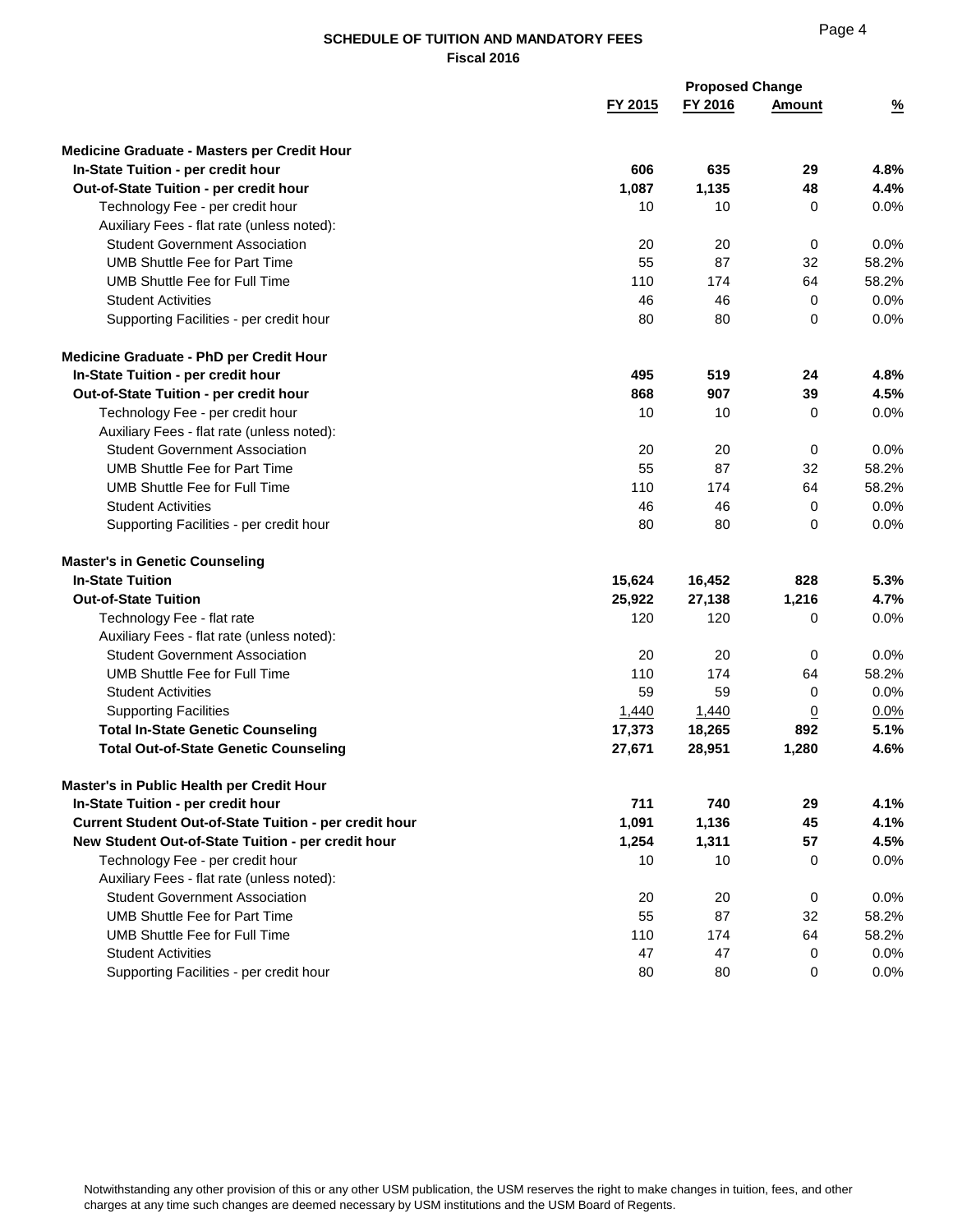|                                                                                    | <b>Proposed Change</b> |                 |                       |               |  |
|------------------------------------------------------------------------------------|------------------------|-----------------|-----------------------|---------------|--|
|                                                                                    | FY 2015                | FY 2016         | <b>Amount</b>         | $\frac{9}{6}$ |  |
| Medical & Research Technology - Undergraduate                                      |                        |                 |                       |               |  |
| <b>In-State Tuition</b>                                                            | 7,211                  | 7,572           | 361                   | 5.0%          |  |
| <b>Out-of-State Tuition</b>                                                        | 21,222                 | 21,500          | 278                   | 1.3%          |  |
| Technology Fee - flat rate                                                         | 120                    | 120             | 0                     | 0.0%          |  |
| Auxiliary Fees - flat rate (unless noted):                                         |                        |                 |                       |               |  |
| <b>Student Government Association</b>                                              | 20                     | 20              | 0                     | 0.0%          |  |
| <b>UMB Shuttle Fee for Full Time</b>                                               | 110                    | 174             | 64                    | 58.2%         |  |
| <b>Student Activities</b>                                                          | 51                     | 51              | 0                     | 0.0%          |  |
| <b>Supporting Facilities</b>                                                       | 1,440                  | 1,440           | $\underline{0}$       | 0.0%          |  |
| <b>Total In-State Medical &amp; Research Technology</b>                            | 8,952                  | 9,377           | 425                   | 4.7%          |  |
| <b>Total Out-of-State Medical &amp; Research Technology</b>                        | 22,963                 | 23,305          | 342                   | 1.5%          |  |
|                                                                                    |                        |                 |                       |               |  |
| Medical & Research Technology - Post Baccalaureate Certificate                     |                        |                 |                       |               |  |
| <b>In-State Tuition</b><br><b>Out-of-State Tuition</b>                             | 11,897                 | 12,538          | 641                   | 5.4%          |  |
|                                                                                    | 24,462                 | 24,776          | 314                   | 1.3%          |  |
| Technology Fee - flat rate<br>Auxiliary Fees - flat rate (unless noted):           | 120                    | 120             | 0                     | 0.0%          |  |
| <b>Student Government Association</b>                                              | 20                     | 20              |                       | 0.0%          |  |
| <b>UMB Shuttle Fee for Full Time</b>                                               | 110                    | 174             | 0<br>64               | 58.2%         |  |
| <b>Student Activities</b>                                                          | 51                     | 51              |                       | 0.0%          |  |
|                                                                                    |                        |                 | 0                     |               |  |
| <b>Supporting Facilities</b><br>Total In-State Medical & Research Tech Certificate | 1,440<br>13,638        | 1,440<br>14,343 | $\overline{0}$<br>705 | 0.0%<br>5.2%  |  |
| <b>Total Out-of-State Medical &amp; Research Tech Certificate</b>                  | 26,203                 | 26,581          | 378                   | 1.4%          |  |
|                                                                                    |                        |                 |                       |               |  |
| Medical Research Technology - Undergraduate per Credit Hour                        |                        |                 |                       |               |  |
| In-State Tuition - per credit hour                                                 | 348                    | 365             | 17                    | 4.9%          |  |
| Out-of-State Tuition - per credit hour                                             | 768                    | 779             | 11                    | 1.4%          |  |
| Technology Fee - per credit hour                                                   | 10                     | 10              | 0                     | 0.0%          |  |
| Auxiliary Fees - flat rate (unless noted):                                         |                        |                 |                       |               |  |
| <b>Student Government Association</b>                                              | 20                     | 20              | 0                     | 0.0%          |  |
| UMB Shuttle Fee for Part Time                                                      | 55                     | 87              | 32                    | 58.2%         |  |
| UMB Shuttle Fee for Full Time                                                      | 110                    | 174             | 64                    | 58.2%         |  |
| <b>Student Activities</b>                                                          | 51                     | 51              | 0                     | 0.0%          |  |
| Supporting Facilities - per credit hour                                            | 80                     | 80              | 0                     | 0.0%          |  |
|                                                                                    |                        |                 |                       |               |  |
| Medical & Research Technology - Graduate per Credit Hour                           |                        |                 |                       |               |  |
| In-State Tuition - per credit hour                                                 | 620                    | 651             | 31                    | 5.0%          |  |
| Out-of-State Tuition - per credit hour                                             | 1,087                  | 1,101           | 14                    | 1.3%          |  |
| Technology Fee - per credit hour                                                   | 10                     | 10              | 0                     | 0.0%          |  |
| Auxiliary Fees - flat rate (unless noted):                                         |                        |                 |                       |               |  |
| <b>Student Government Association</b>                                              | 20                     | 20              | 0                     | 0.0%          |  |
| <b>UMB Shuttle Fee for Part Time</b>                                               | 55                     | 87              | 32                    | 58.2%         |  |
| UMB Shuttle Fee for Full Time                                                      | 110                    | 174             | 64                    | 58.2%         |  |
| <b>Student Activities</b>                                                          | 51                     | 51              | 0                     | 0.0%          |  |
| Supporting Facilities - per credit hour                                            | 80                     | 80              | 0                     | 0.0%          |  |
|                                                                                    |                        |                 |                       |               |  |
| <b>Physical Therapy - Doctorate (All PT Students)</b>                              |                        |                 |                       |               |  |
| In-State Tuition - per credit hour                                                 | 549                    | 573             | 24                    | 4.4%          |  |
| Out-of-State Tuition - per credit hour                                             | 950                    | 990             | 40                    | 4.2%          |  |
| Technology Fee - per credit hour                                                   | 10                     | 10              | 0                     | 0.0%          |  |
| Auxiliary Fees - flat rate (unless noted):                                         |                        |                 |                       |               |  |
| <b>Student Government Association</b>                                              | 20                     | 20              | 0                     | 0.0%          |  |
| <b>UMB Shuttle Fee for Part Time</b>                                               | 55                     | 87              | 32                    | 58.2%         |  |
| <b>UMB Shuttle Fee for Full Time</b>                                               | 110                    | 174             | 64                    | 58.2%         |  |
| <b>Student Activities</b>                                                          | 51                     | 51              | 0                     | 0.0%          |  |
| Supporting Facilities - per credit hour                                            | 80                     | 80              | 0                     | 0.0%          |  |

Notwithstanding any other provision of this or any other USM publication, the USM reserves the right to make changes in tuition, fees, and other charges at any time such changes are deemed necessary by USM institutions and the USM Board of Regents.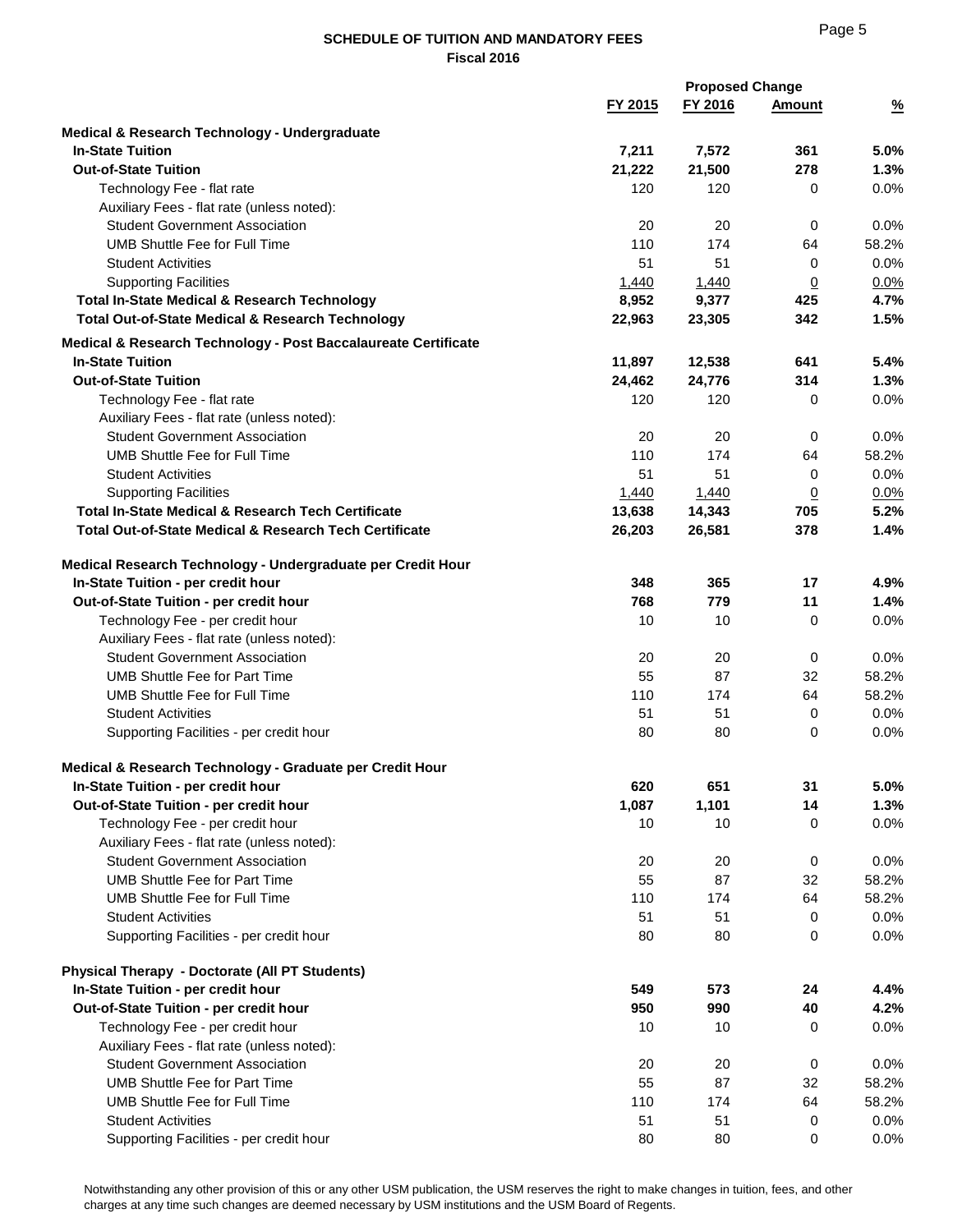|                                                                                     |         | <b>Proposed Change</b> |                |               |
|-------------------------------------------------------------------------------------|---------|------------------------|----------------|---------------|
|                                                                                     | FY 2015 | FY 2016                | <b>Amount</b>  | $\frac{9}{6}$ |
| Pharm D MPH Dual Degree*                                                            |         |                        |                |               |
| <b>In-State Tuition</b>                                                             | n/a     | 21,761                 | n/a            | n/a           |
| <b>Out-of-State Tuition</b>                                                         | n/a     | 38,182                 | n/a            | n/a           |
| Technology Fee - flat rate                                                          | n/a     | 120                    | n/a            | n/a           |
| Auxiliary Fees - flat rate (unless noted):                                          |         |                        |                |               |
| <b>Student Government Association</b>                                               | n/a     | 20                     | n/a            | n/a           |
| <b>UMB Shuttle Fee for Full Time</b>                                                | n/a     | 174                    | n/a            | n/a           |
| <b>Student Activities</b>                                                           | n/a     | 67                     | n/a            | n/a           |
| <b>Supporting Facilities</b>                                                        | n/a     | 1,440                  | n/a            | n/a           |
| <b>Total In-State Pharm D MPH Dual Degree</b>                                       | n/a     | 23,582                 | n/a            | n/a           |
| <b>Total Out-of-State Pharm D MPH Dual Degree</b>                                   | n/a     | 40,003                 | n/a            | n/a           |
| * New program for FY 2016.                                                          |         |                        |                |               |
|                                                                                     |         |                        |                |               |
| <b>SCHOOL OF NURSING</b>                                                            |         |                        |                |               |
| <b>Nursing Undergraduate</b><br><b>In-State Tuition</b>                             |         |                        |                |               |
| <b>Out-of-State Tuition</b>                                                         | 7,930   | 8,329                  | 399            | 5.0%          |
|                                                                                     | 29,460  | 30,965                 | 1,505          | 5.1%          |
| Technology Fee - flat rate                                                          | 120     | 120                    | 0              | 0.0%          |
| Auxiliary Fees - flat rate (unless noted):<br><b>Student Government Association</b> |         |                        |                |               |
|                                                                                     | 20      | 20                     | 0              | 0.0%          |
| UMB Shuttle Fee for Full Time                                                       | 110     | 174                    | 64             | 58.2%         |
| <b>Student Activities</b>                                                           | 60      | 60                     | 0              | 0.0%          |
| <b>Supporting Facilities</b>                                                        | 1,440   | 1,440                  | $\overline{0}$ | $0.0\%$       |
| <b>Total In-State School of Nursing</b>                                             | 9,680   | 10,143                 | 463            | 4.8%          |
| <b>Total Out-of-State School of Nursing</b>                                         | 31,210  | 32,779                 | 1,569          | 5.0%          |
| Nursing Undergraduate per Credit Hour                                               |         |                        |                |               |
| In-State Tuition - per credit hour                                                  | 348     | 365                    | 17             | 4.9%          |
| Out-of-State Tuition - per credit hour                                              | 768     | 806                    | 38             | 4.9%          |
| Technology Fee - per credit hour                                                    | 10      | 10                     | 0              | 0.0%          |
| Auxiliary Fees - flat rate (unless noted):                                          |         |                        |                |               |
| <b>Student Government Association</b>                                               | 20      | 20                     | 0              | 0.0%          |
| <b>UMB Shuttle Fee for Part Time</b>                                                | 55      | 87                     | 32             | 58.2%         |
| UMB Shuttle Fee for Full Time                                                       | 110     | 174                    | 64             | 58.2%         |
| <b>Student Activities</b>                                                           | 60      | 60                     | 0              | 0.0%          |
| Supporting Facilities - per credit hour                                             | 80      | 80                     | $\mathbf 0$    | 0.0%          |
| <b>Graduate - Nursing Masters CNL per Credit Hour</b>                               |         |                        |                |               |
| In-State Tuition - per credit hour                                                  | 595     | 633                    | 38             | 6.4%          |
| Out-of-State Tuition - per credit hour                                              | 1,146   | 1,217                  | 71             | 6.2%          |
| Technology Fee - per credit hour                                                    | 10      | 10                     | 0              | 0.0%          |
| Auxiliary Fees - flat rate (unless noted):                                          |         |                        |                |               |
| <b>Student Government Association</b>                                               | 20      | 20                     | 0              | 0.0%          |
| <b>UMB Shuttle Fee for Part Time</b>                                                | 55      | 87                     | 32             | 58.2%         |
| <b>UMB Shuttle Fee for Full Time</b>                                                | 110     | 174                    | 64             | 58.2%         |
| <b>Student Activities</b>                                                           | 50      | 50                     | 0              | $0.0\%$       |
| Supporting Facilities - per credit hour                                             | 80      | 80                     | 0              | 0.0%          |
|                                                                                     |         |                        |                |               |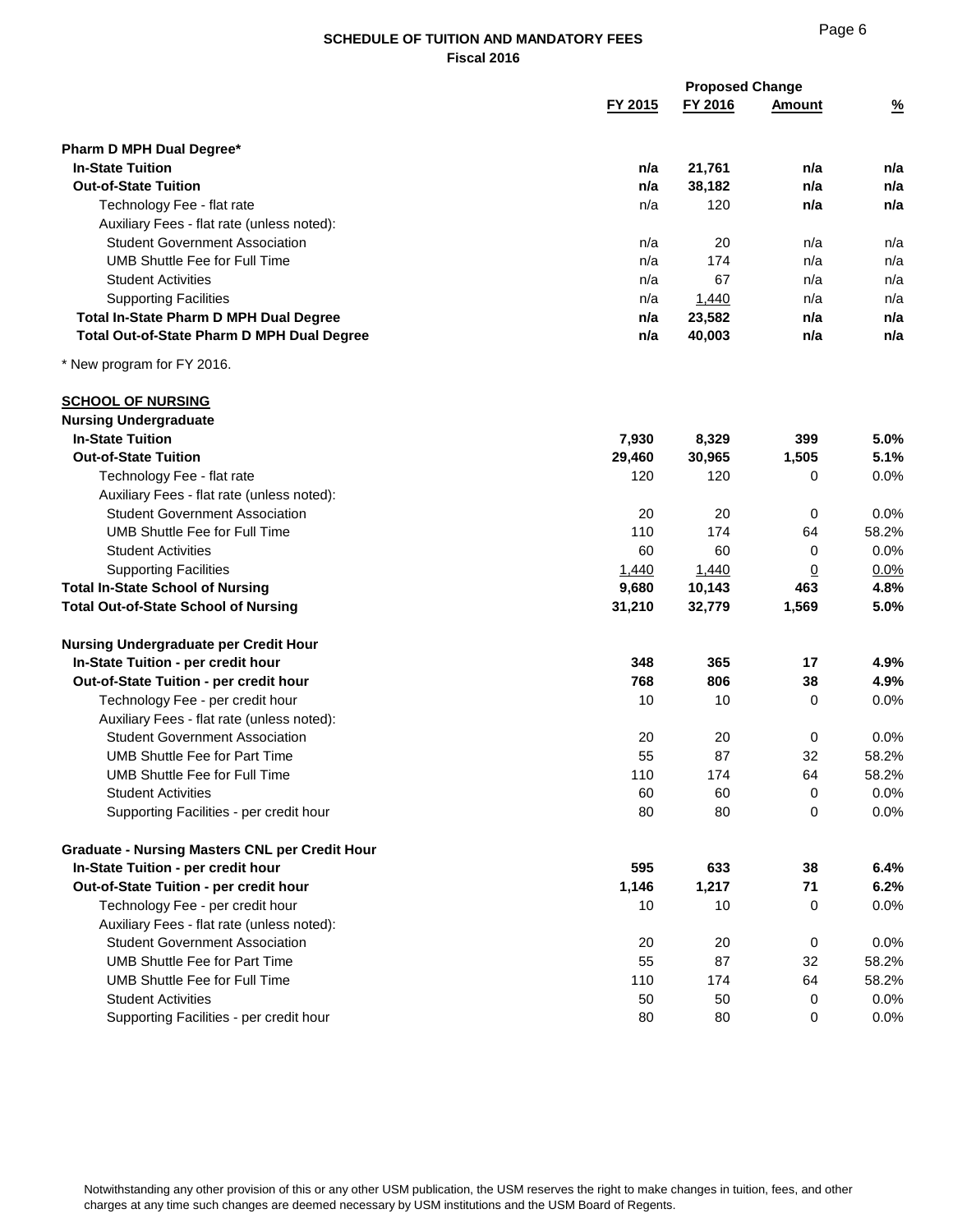|                                                                                                                                                  |         | <b>Proposed Change</b> |                |               |
|--------------------------------------------------------------------------------------------------------------------------------------------------|---------|------------------------|----------------|---------------|
|                                                                                                                                                  | FY 2015 | FY 2016                | <b>Amount</b>  | $\frac{9}{6}$ |
| <b>Graduate - Nursing Masters Other per Credit Hour</b>                                                                                          |         |                        |                |               |
| In-State Tuition - per credit hour                                                                                                               | 641     | 682                    | 41             | 6.4%          |
| Out-of-State Tuition - per credit hour                                                                                                           | 1,178   | 1,251                  | 73             | 6.2%          |
| Technology Fee - per credit hour                                                                                                                 | 10      | 10                     | 0              | 0.0%          |
| Auxiliary Fees - flat rate (unless noted):                                                                                                       |         |                        |                |               |
| <b>Student Government Association</b>                                                                                                            | 20      | 20                     | 0              | 0.0%          |
| <b>UMB Shuttle Fee for Part Time</b>                                                                                                             | 55      | 87                     | 32             | 58.2%         |
| UMB Shuttle Fee for Full Time                                                                                                                    | 110     | 174                    | 64             | 58.2%         |
| <b>Student Activities</b>                                                                                                                        | 50      | 50                     | 0              | 0.0%          |
| Supporting Facilities - per credit hour                                                                                                          | 80      | 80                     | 0              | 0.0%          |
| <b>Graduate - Nursing PhD per Credit Hour</b>                                                                                                    |         |                        |                |               |
| In-State Tuition - per credit hour                                                                                                               | 662     | 692                    | 30             | 4.5%          |
| Out-of-State Tuition - per credit hour                                                                                                           | 1,178   | 1,251                  | 73             | 6.2%          |
| Technology Fee - per credit hour                                                                                                                 | 10      | 10                     | 0              | 0.0%          |
| Auxiliary Fees - flat rate (unless noted):                                                                                                       |         |                        |                |               |
| <b>Student Government Association</b>                                                                                                            | 20      | 20                     | 0              | 0.0%          |
| <b>UMB Shuttle Fee for Part Time</b>                                                                                                             | 55      | 87                     | 32             | 58.2%         |
| UMB Shuttle Fee for Full Time                                                                                                                    | 110     | 174                    | 64             | 58.2%         |
| <b>Student Activities</b>                                                                                                                        | 50      | 50                     | 0              | 0.0%          |
| Supporting Facilities - per credit hour                                                                                                          | 80      | 80                     | 0              | 0.0%          |
| <b>Nursing DNP per Credit Hour</b>                                                                                                               |         |                        |                |               |
| In-State Tuition - per credit hour                                                                                                               | 662     | 692                    | 30             | 4.5%          |
| Out-of-State Tuition - per credit hour                                                                                                           | 1,178   | 1,251                  | 73             | 6.2%          |
| Technology Fee - per credit hour                                                                                                                 | 10      | 10                     | 0              | 0.0%          |
| Auxiliary Fees - flat rate (unless noted):                                                                                                       |         |                        |                |               |
| <b>Student Government Association</b>                                                                                                            | 20      | 20                     | 0              | 0.0%          |
| <b>UMB Shuttle Fee for Part Time</b>                                                                                                             | 55      | 87                     | 32             | 58.2%         |
| UMB Shuttle Fee for Full Time                                                                                                                    | 110     | 174                    | 64             | 58.2%         |
| <b>Student Activities</b>                                                                                                                        | 50      | 50                     | 0              | 0.0%          |
| Supporting Facilities - per credit hour                                                                                                          | 80      | 80                     | 0              | 0.0%          |
| <b>SCHOOL OF PHARMACY</b>                                                                                                                        |         |                        |                |               |
| <b>Pharmacy D Program</b>                                                                                                                        |         |                        |                |               |
| <b>In-State Tuition</b>                                                                                                                          | 20,757  | 21,761                 | 1,004          | 4.8%          |
| <b>Out-of-State Tuition</b>                                                                                                                      | 36,817  | 38,182                 | 1,365          | 3.7%          |
| Technology Fee - flat rate                                                                                                                       | 120     | 120                    | 0              | 0.0%          |
| Auxiliary Fees - flat rate (unless noted):                                                                                                       |         |                        |                |               |
| <b>Student Government Association</b>                                                                                                            | 20      | 20                     | 0              | 0.0%          |
| <b>UMB Shuttle Fee for Full Time</b>                                                                                                             | 110     | 174                    | 64             | 58.2%         |
| <b>Student Activities</b>                                                                                                                        | 67      | 67                     | 0              | 0.0%          |
| <b>Supporting Facilities</b>                                                                                                                     | 1,440   | 1,440                  | $\overline{0}$ | 0.0%          |
| Total In-State School of Pharm D Program                                                                                                         | 22,514  | 23,582                 | 1,068          | 4.7%          |
| Total Out-of-State School of Pharm D Program                                                                                                     | 38,574  | 40,003                 | 1,429          | 3.7%          |
| <b>Pharmacy Graduate - Masters per Credit Hour</b>                                                                                               |         |                        |                |               |
| In-State Tuition - per credit hour                                                                                                               | 606     | 635                    | 29             | 4.8%          |
| Out-of-State Tuition - per credit hour                                                                                                           | 1,087   | 1,135                  | 48             | 4.4%          |
| Technology Fee - per credit hour                                                                                                                 | 10      | 10                     | 0              | 0.0%          |
| Auxiliary Fees - flat rate (unless noted):                                                                                                       |         |                        |                |               |
| <b>Student Government Association</b>                                                                                                            | 20      | 20                     | 0              | 0.0%          |
| <b>UMB Shuttle Fee for Part Time</b>                                                                                                             | 55      | 87                     | 32             | 58.2%         |
| <b>UMB Shuttle Fee for Full Time</b>                                                                                                             | 110     | 174                    | 64             | 58.2%         |
| <b>Student Activities</b>                                                                                                                        | 46      | 46                     | 0              | 0.0%          |
| Supporting Facilities - per credit hour                                                                                                          | 80      | 80                     | $\Omega$       | 0.0%          |
| Notwithstanding any other provision of this or any other USM publication, the USM reserves the right to make changes in tuition, fees, and other |         |                        |                |               |

charges at any time such changes are deemed necessary by USM institutions and the USM Board of Regents.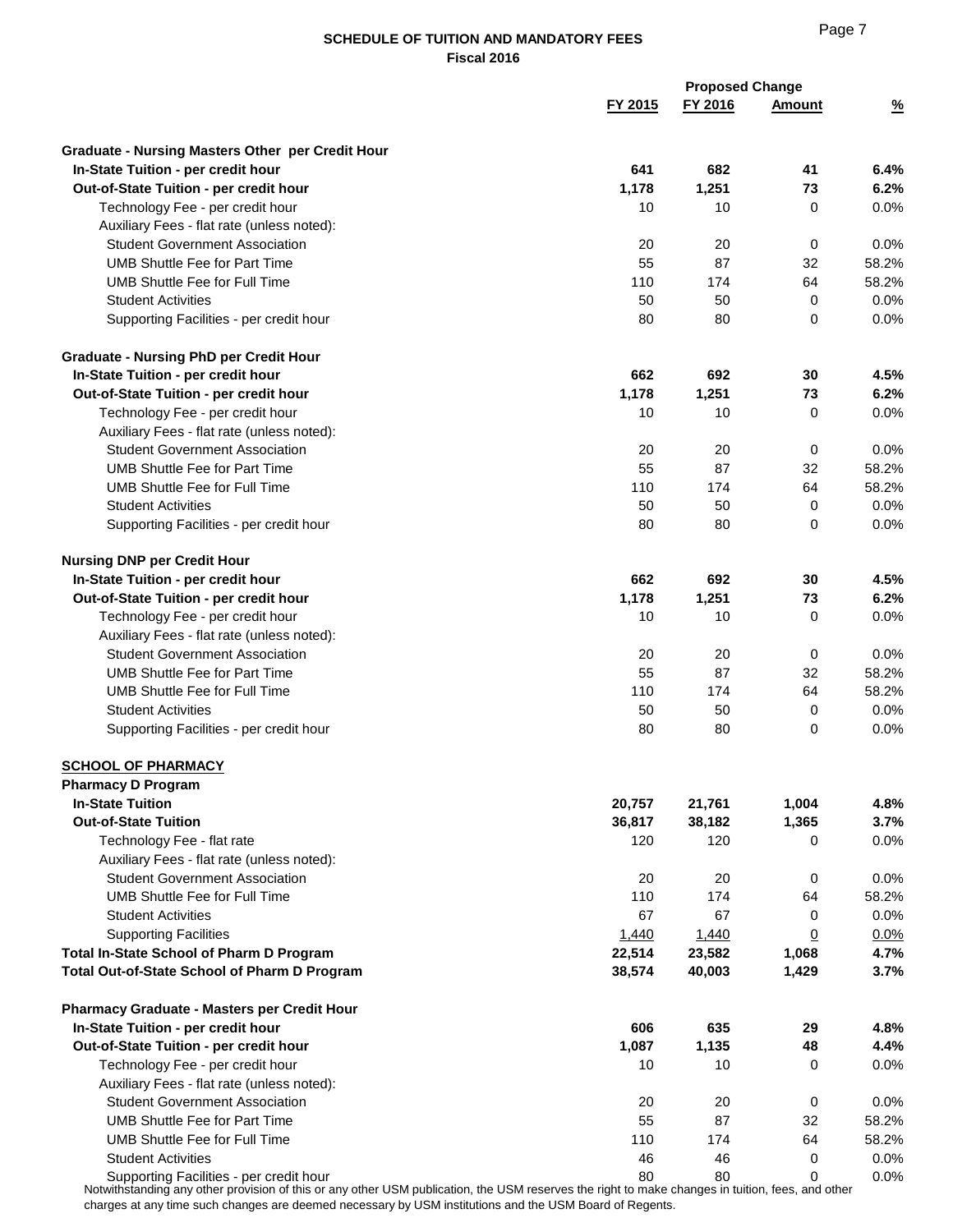|                                                   |         | <b>Proposed Change</b> |               |               |  |
|---------------------------------------------------|---------|------------------------|---------------|---------------|--|
|                                                   | FY 2015 | FY 2016                | <b>Amount</b> | $\frac{9}{6}$ |  |
| <b>Pharmacy Graduate - PhD per Credit Hour</b>    |         |                        |               |               |  |
| In-State Tuition - per credit hour                | 495     | 519                    | 24            | 4.8%          |  |
| Out-of-State Tuition - per credit hour            | 868     | 907                    | 39            | 4.5%          |  |
| Technology Fee - per credit hour                  | 10      | 10                     | 0             | 0.0%          |  |
| Auxiliary Fees - flat rate (unless noted):        |         |                        |               |               |  |
| <b>Student Government Association</b>             | 20      | 20                     | 0             | 0.0%          |  |
| <b>UMB Shuttle Fee for Part Time</b>              | 55      | 87                     | 32            | 58.2%         |  |
| UMB Shuttle Fee for Full Time                     | 110     | 174                    | 64            | 58.2%         |  |
| <b>Student Activities</b>                         | 46      | 46                     | $\mathbf 0$   | 0.0%          |  |
| Supporting Facilities - per credit hour           | 80      | 80                     | 0             | 0.0%          |  |
| Non-Traditional/Pharm D per Credit Hour           |         |                        |               |               |  |
| In-State Tuition - per credit hour                | 808     | 847                    | 39            | 4.8%          |  |
| Out-of-State Tuition - per credit hour            | 1,274   | 1,322                  | 48            | 3.8%          |  |
| Technology Fee - per credit hour                  | 10      | 10                     | 0             | 0.0%          |  |
| Auxiliary Fees - flat rate (unless noted):        |         |                        |               |               |  |
| <b>Student Government Association</b>             | 20      | 20                     | 0             | 0.0%          |  |
| <b>UMB Shuttle Fee for Part Time</b>              | 55      | 87                     | 32            | 58.2%         |  |
| UMB Shuttle Fee for Full Time                     | 110     | 174                    | 64            | 58.2%         |  |
| <b>Student Activities</b>                         | 67      | 67                     | 0             | 0.0%          |  |
| Supporting Facilities - per credit hour           | 80      | 80                     | 0             | 0.0%          |  |
| <b>SCHOOL OF SOCIAL WORK</b>                      |         |                        |               |               |  |
| <b>Masters of Social Work Program - Full Time</b> |         |                        |               |               |  |
| <b>In-State Tuition</b>                           | 12,277  | 12,944                 | 667           | 5.4%          |  |
| <b>Out-of-State Tuition</b>                       | 26,927  | 28,328                 | 1,401         | 5.2%          |  |
| Technology Fee - flat rate                        | 120     | 120                    | 0             | 0.0%          |  |
| Auxiliary Fees - flat rate (unless noted):        |         |                        |               |               |  |
| <b>Student Government Association</b>             | 20      | 20                     | 0             | 0.0%          |  |
| UMB Shuttle Fee for Full Time                     | 110     | 174                    | 64            | 58.2%         |  |
| <b>Student Activities</b>                         | 63      | 63                     | 0             | 0.0%          |  |
| <b>Supporting Facilities</b>                      | 1,440   | 1,440                  | $\Omega$      | 0.0%          |  |
| <b>Total In-State School of Social Work</b>       | 14,030  | 14,761                 | 731           | 5.2%          |  |
| <b>Total Out-of-State School of Social Work</b>   | 28,680  | 30,145                 | 1,465         | 5.1%          |  |
| <b>Masters of Social Work per Credit Hour</b>     |         |                        |               |               |  |
| In-State Tuition - per credit hour                | 611     | 644                    | 33            | 5.4%          |  |
| Out-of-State Tuition - per credit hour            | 1,096   | 1,153                  | 57            | 5.2%          |  |
| Technology Fee - per credit hour                  | 10      | 10                     | 0             | 0.0%          |  |
| Auxiliary Fees - flat rate (unless noted):        |         |                        |               |               |  |
| <b>Student Government Association</b>             | 20      | 20                     | 0             | 0.0%          |  |
| <b>UMB Shuttle Fee for Part Time</b>              | 55      | 87                     | 32            | 58.2%         |  |
| <b>UMB Shuttle Fee for Full Time</b>              | 110     | 174                    | 64            | 58.2%         |  |
| <b>Student Activities</b>                         | 46      | 46                     | 0             | 0.0%          |  |
| <b>Summer Supporting Facilities</b>               | 72      | 72                     | 0             | 0.0%          |  |
| Supporting Facilities - per credit hour           | 80      | 80                     | 0             | 0.0%          |  |